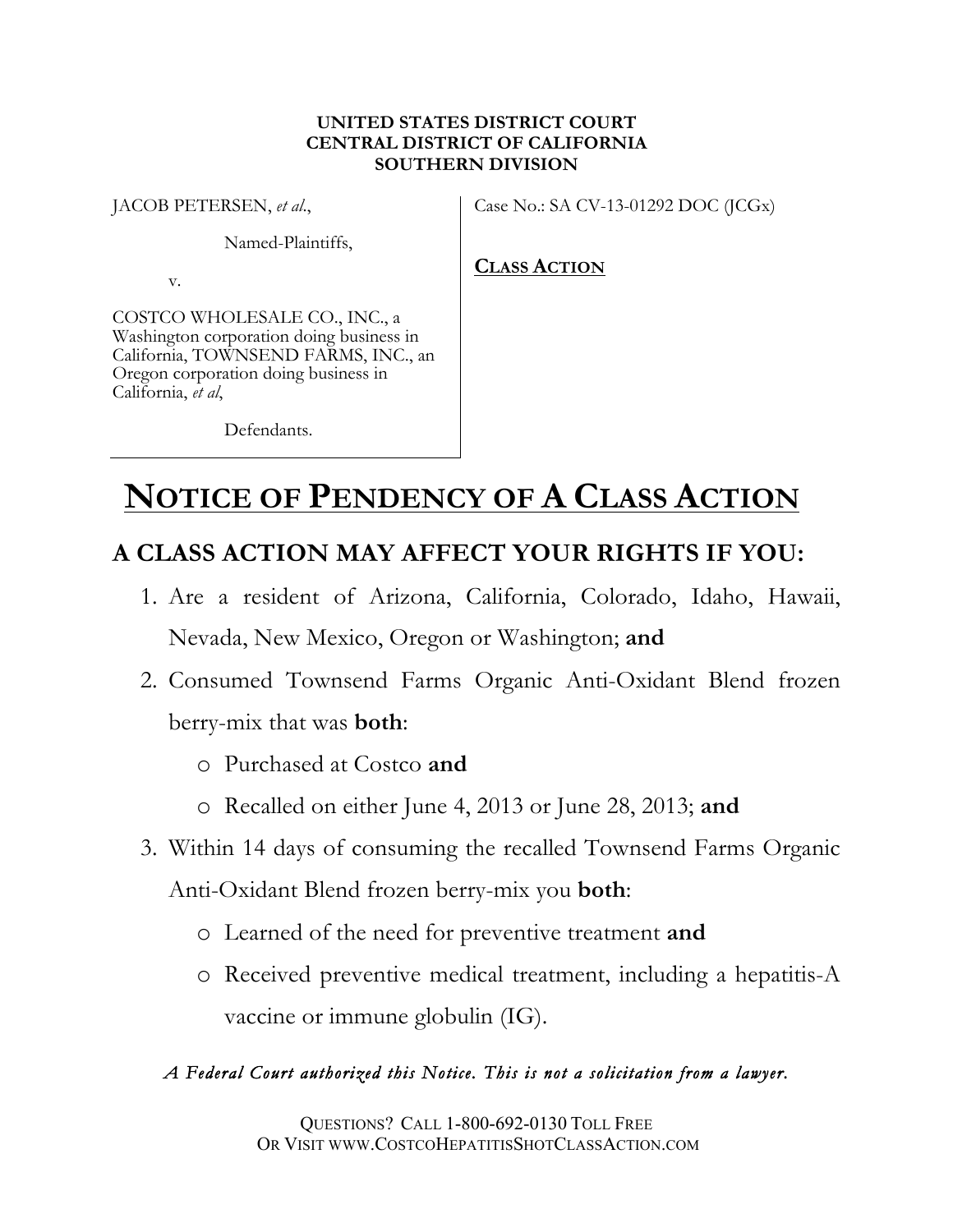#### **I. Why You Should Read This Notice?**

The purpose of this notice is to inform you that the Court has allowed, or "certified," a class action lawsuit that may affect you. The lawsuit is known as *Petersen* et al. v. Costco Wholesale Co. et al., Civil Action No. CV-13-01292, and it is currently pending before the Honorable David O. Carter in the U.S. District Court for the Central District of California, Southern Division. This Notice is to also to inform you about the nature of the lawsuit, to describe who is eligible to participate in the lawsuit, and to explain how participation may affect your legal rights and options. This Notice also describes how you can be excluded if you do not want to participate in this lawsuit.

#### **II. Description of the Lawsuit.**

This class action lawsuit asserts that Costco Wholesale Co., Inc. and Townsend Farms, Inc. (the "Defendants") are liable in connection with the sale of Townsend Farms Organic Anti-Oxidant Blend frozen berry-mix, which are alleged to be defective and not reasonably safe for consumption and which were subject to a recall. The lawsuit seeks to recover damages on behalf of persons who consumed the berry-mix and, within 14 days of the last consumption and first learning of the need for treatment, received preventive medical treatment, including an injection of hepatitis-A vaccine or immune globulin, blood tests, and other associated preventive care. The Defendants have denied the lawsuit's allegations. The Court has not decided if the defendants are liable or if the allegations in the lawsuit are true; however, it has decided the case can proceed as a class action, and that a trial shall occur. The Court also ruled that, if liability is shown, there can be recovery for the "costs, inconvenience, and pain associated with obtaining" the shot, but no recovery for "emotional distress due to fear of disease." No payment to Class Members is available at this time.

#### **III. Definition of the Class.**

The Class consists of all residents of Arizona, California, Colorado, Idaho, Hawaii, Nevada, New Mexico, Oregon, or Washington who: (1) consumed the recalled product—that is, Townsend Farms Organic Anti-Oxidant Blend frozen berry-mix purchased at Costco and subject to the recall that was announced in press releases that the Townsend Farms issued on June 4 and 28, 2013, and (2) received preventive medical treatment, including an injection of hepatitis-A vaccine or immune globulin, (3) within fourteen days of learning of the need for preventive treatment and the last date of consumption of the recalled product. **To clarify if you are a class member, visit the web-site below to complete a questionnaire to determine if you meet the above requirements.**

**If you are a Class Member as defined above, you will be bound by the outcome of this lawsuit unless you request in writing that the Court exclude you, which can be done by following the instructions below at Section V**.

#### **IV. Class Counsel.**

The Court appointed Class Counsel as follows: William Marler and Denis Stearns of the law firm Marler Clark, LLP, PC, 1012 1st Avenue, 5th Floor, Seattle, WA 98104. If Class Counsel gets money or benefits for the Class, they may ask the Court for fees and expenses. You will not have to pay these fees and expenses. If the Court grants Class Counsels' request, the fees and expenses would be either deducted from any money obtained for the Class or paid separately by the Defendants.

#### **V. Rights of a Class Member.**

In its January 25, 2016 Order, the Court certified this lawsuit as a class action for the purposes of determining the liability of the Defendants. This certification means that, as long as the

> QUESTIONS? CALL 1-800-692-0130 TOLL FREE OR VISIT WWW.CLAIMHEPA.COM